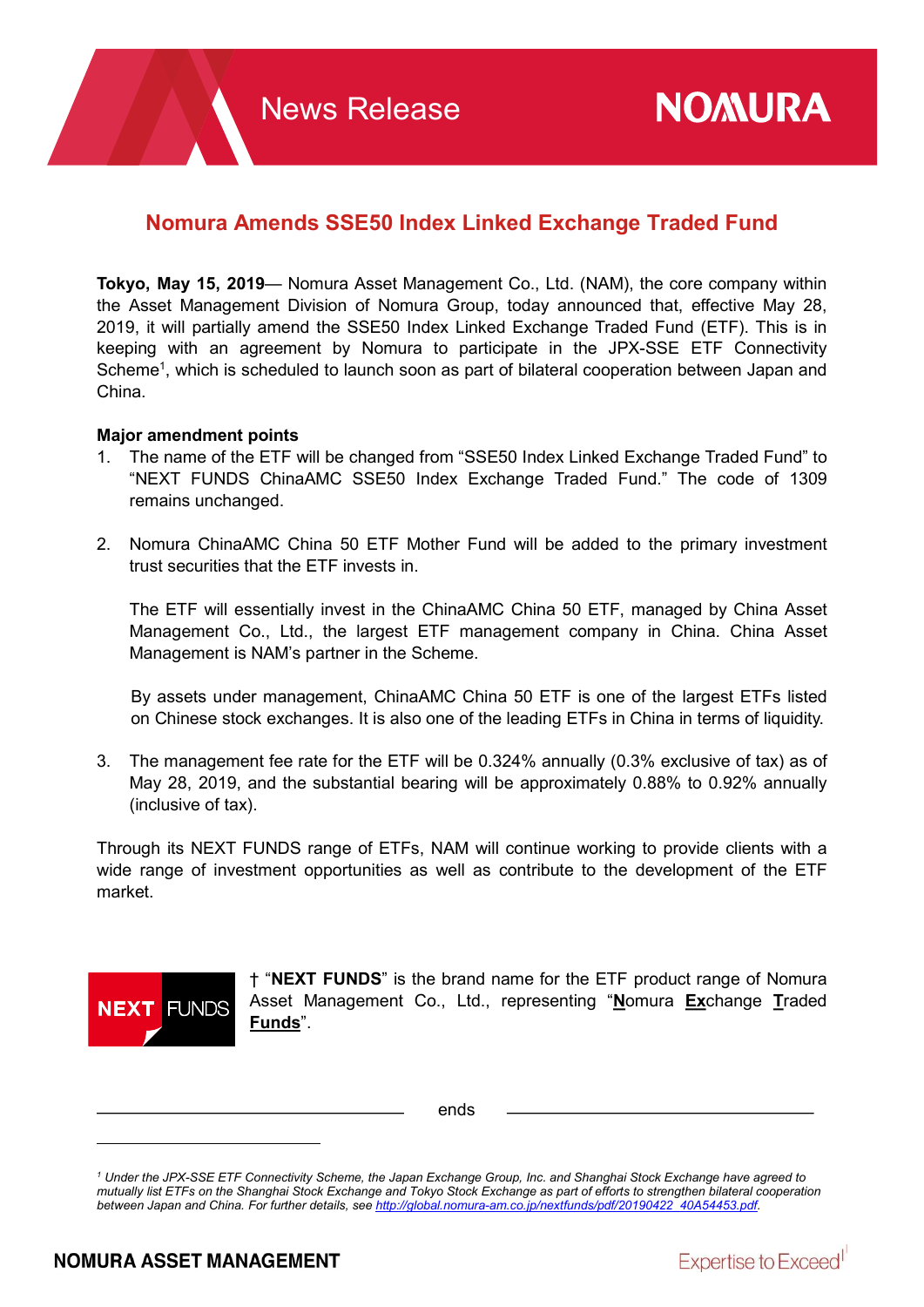#### Nomura

Nomura is an Asia-headquartered financial services group with an integrated global network spanning over 30 countries. By connecting markets East & West, Nomura services the needs of individuals, institutions, corporates and governments through its four business divisions: Retail, Asset Management, Wholesale (Global Markets and Investment Banking), and Merchant Banking. Founded in 1925, the firm is built on a tradition of disciplined entrepreneurship, serving clients with creative solutions and considered thought leadership. For further information about Nomura, visit www.nomura.com/

#### Disclaimer of Nomura Asset Management

The contents of this material are based on an English translation of a Japanese announcement made on April 2, 2019 by Nomura Asset Management Co., Ltd. Whilst every effort has been made to translate the Japanese document into English, the accuracy and correctness of this translation are not guaranteed, therefore please refer to the original Japanese document.

Please note that the information contained in this document is for reference purposes only and does not constitute an offer to sell or the solicitation of an offer to buy securities by Nomura Asset Management Co., Ltd. to any person in Japan and does not constitute a distribution, an offer to sell or the solicitation of an offer to buy any securities or provide any services in any jurisdiction in which such distribution or offer is not authorized.

Furthermore, none of the shares of the Fund have been or will be registered under the United States Securities Act of 1933, as amended ("1933 Act"), or under the securities laws of any state or political subdivision of the United States of America or any of its territories, possessions or other areas subject to its jurisdiction including the Commonwealth of Puerto Rico (the "United States"). The Fund has not been and will not be registered under the United States Investment Company Act of 1940, as amended, nor under any other US federal laws.

Accordingly, the information in this document is not made or directed to any person in the United States and under no circumstance shall the provision of the information on this document be deemed to constitute an offer of securities or an offer to provide any services to any person in the United States or to any U.S. Person as the term is defined under 1933 Act.

Furthermore, the information in this document is not made or directed to any person in the United Kingdom and under no circumstances shall the provision of the information in this document be deemed to constitute an offer of securities or an offer to provide any services to any person in the United Kingdom.

#### Disclosures required in Japan

Registered Company Name: Nomura Asset Management Co., Ltd.

Registration Number: Director of the Kanto Local Financial Bureau (Financial instruments firms) No. 373

Member Associations: The Investment Trusts Association, Japan; Japan Securities Investment Advisers Association; Type II Financial Instruments Firms Association

This document is issued for reference purposes and does not constitute disclosure material based on the Financial Instruments and Exchange Law. Moreover, this document is not in any way intended to be an investment solicitation. Before investing in the Fund, prospective investors should carefully read the "Securities Registration Statement", "the Prospectus", and the "Document Prior to Conclusion of Contract" under your own responsibilities and based on your own judgment.

Nomura Asset Management Co., Ltd. does not directly handle order requests for the Fund from investors. To invest in the Fund, it is necessary to open an account with a nearby Type-1 financial instruments business provider (securities firm) that handles ETFs and make a request to the broker.

Since the Fund invests primarily in securities and future contracts, there is a risk that the market price of such securities or the NAV per unit of the Fund could decline and cause an investment loss due to a decline in the stock price index, a price decline in securities comprising the index, the bankruptcy of a stock issuer, or deterioration in the financial conditions of an issuer, in addition to other market factors.